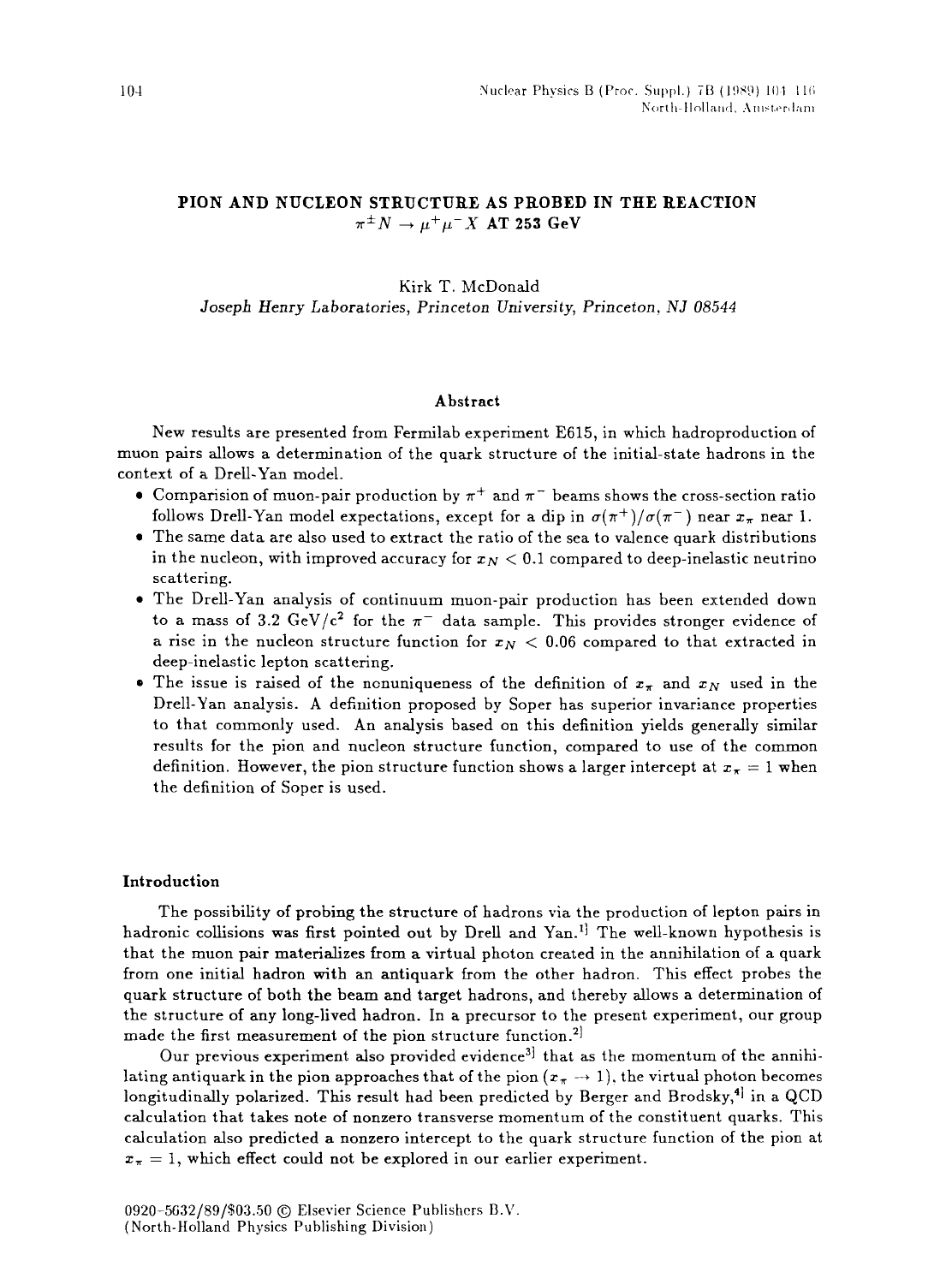Fermilab experiment  $E615^{5}$  was performed to explore the forward production of muon pairs in pion-nucleon collisions. The apparatus is sketched in fig. 1 and has been described in detail elsewhere.<sup>6]</sup>. Data were collected with 80- and 253-GeV pion beams, and the main analyses to determine the hadron structure functions have been published.<sup>7,8]</sup> The present paper is concerned with a recent analysis by J.G. Heinrich<sup>9</sup> of data from both  $\pi^+$  and  $\pi^$ beams, and an analysis by the author of continuum muon-pair production down to a mass of 3.2 GeV/ $c^2$ . These new results are presented in secs. 1 and 2, respectively, and the Appendix reviews the interesting controversy over the definition of the kinematic variables used in the Drell-Yan analysis.



# **E615 APPARATUS**

FIG. 1. The E 615 apparatus.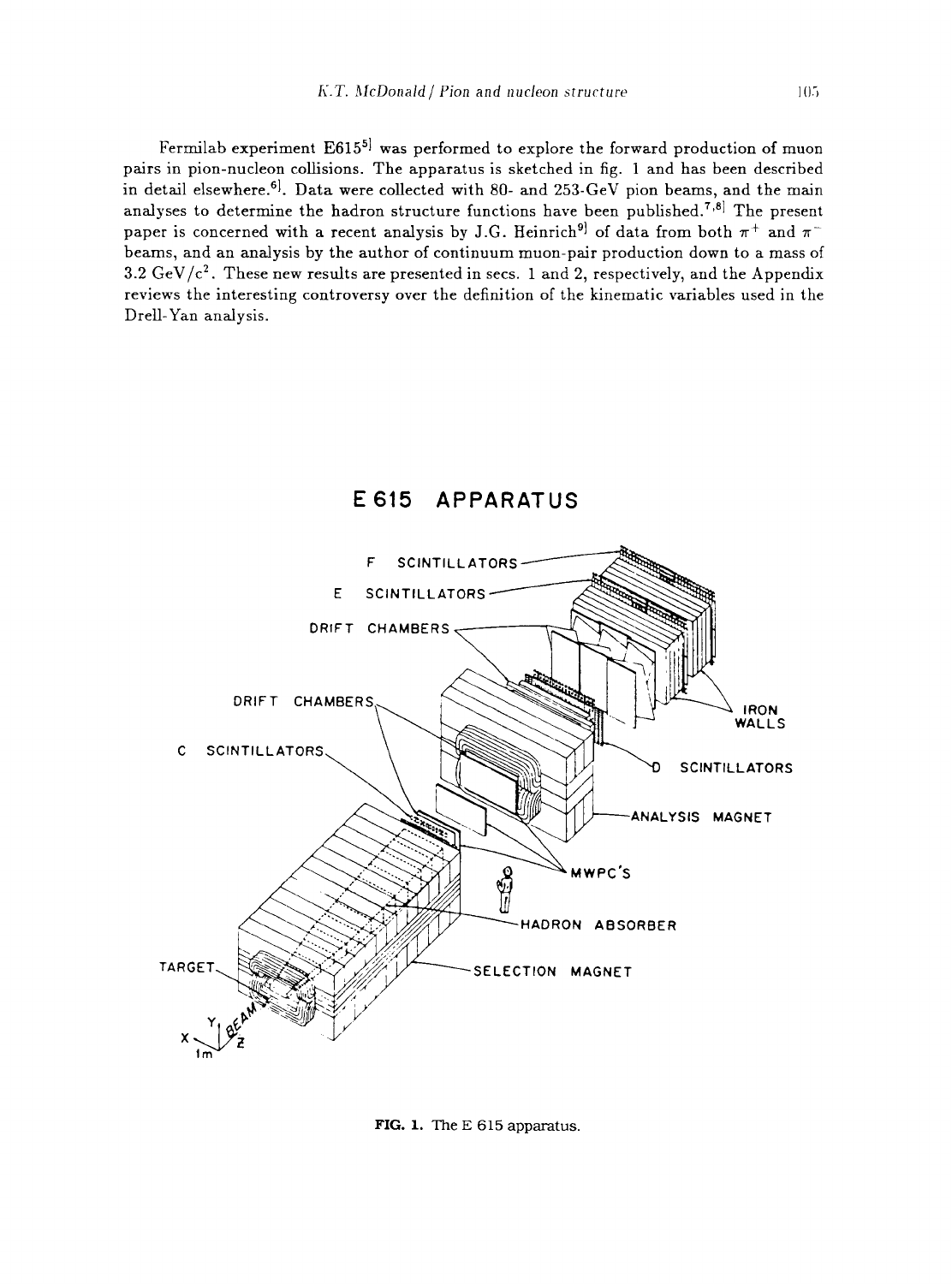# 1. Comparision of Muon-Pair Production by  $\pi^+$  and  $\pi^-$  Beams at 253 GeV

In this comparison two physics issues can be addressed:

- Is the continuum production of muon pairs consistent with the Drell-Yan model?
- Then, accepting the validity of the Drell-Yan model, the ratio of the sea- to valence-quark distributions in the nucleon can be determined.

Our 253-GeV pion beams were derived from interactions of an 800-GeV proton beam with a Be target. Because the pion flux was in excess of  $10^8$ /sec the composition of the 'pion' beams was not directly measured, but inferred from measurements of a 400-GeV proton beam on a Be target.<sup>10]</sup>

| Beam<br>Charge | $\mathcal{C}_0$ | $\mathcal{C}_0$ | $\%$           |
|----------------|-----------------|-----------------|----------------|
|                | $92.8 \pm 1.1$  | $5.5 \pm 0.1$   | $1.7 + 0.1$    |
|                | $53.8 \pm 0.7$  | $4.1 \pm 0.1$   | $42.1 \pm 0.6$ |

Table I. Composition of the 253-GeV pions beams.

In obtaining the cross section for muon-pair production by pions, we make a correction for production by kaons and protons using measurements by the NA3 collaboration<sup>11</sup> for the latter two types of particles. The largest correction is for production by protons, which, however, dies out rapidly with  $x_{\pi}$ . The analysis is limited to the region  $x_{\pi} > 0.36$ , and the cross section for muon-pair production by protons is 10% of that by  $\pi^+$  at  $x_{\pi} = 0.36$ . (In this section we use the old definitions, (A4), of  $x_{\pi}$  and  $x_N$ , as discussed in the Appendix.)

To avoid contamination due to muon pairs from the decay of  $J/\psi$ ,  $\psi'$  and  $\Upsilon$  resonances, only pairs with  $4.05 < M_{\mu^+\mu^-} < 8.55 \text{ GeV}/c^2$  were used in the analysis.

Figure 2 shows the ratio of cross sections thus measured, where

$$
\frac{\sigma(\pi^+)}{\sigma(\pi^-)} \equiv \frac{\sigma(\pi^+ N \to \mu^+ \mu^- X)}{\sigma(\pi^- N \to \mu^+ \mu^- X)}.
$$

To compare the observed ratio with the Drell-Yan model we use the relation

$$
\frac{\sigma(\pi^+)}{\sigma(\pi^-)} = \frac{V_\pi(x_\pi)G_N^+(X_N) + S_\pi(x_\pi)H_N(x_N)}{V_\pi(x_\pi)G_N^-(X_N) + S_\pi(x_\pi)H_N(x_N)},
$$

where

$$
G^{+} \equiv \frac{1}{9} \left[ \left( 1 - \frac{Z}{A} \right) V_{p}^{u} + \left( \frac{Z}{A} \right) V_{p}^{d} + 5S_{p} \right]
$$
  
\n
$$
G^{-} \equiv \frac{1}{9} \left[ \left( 4 \frac{Z}{A} \right) V_{p}^{u} + 4 \left( 1 - \frac{Z}{A} \right) V_{p}^{d} + 5S_{p} \right]
$$
  
\n
$$
H \equiv \frac{1}{9} \left[ \left( 1 + 3 \frac{Z}{A} \right) V_{p}^{u} + \left( 4 - 3 \frac{Z}{A} \right) V_{p}^{d} + 11S_{p} \right]
$$

Here  $Z$  is the number of protons in the (tungsten) target nucleus, and  $\overline{A}$  is the number of nucleons in the nucleus.

The pion valence structure function,  $V_{\pi}$ , is taken from our determination of this from the  $\pi^-$  data alone,<sup>8]</sup> while the pion sea function,  $S_{\pi}$ , can be neglected for  $x_{\pi} > 0.36$ . The nucleon quark distributions are taken from the so-called second set of the complilation of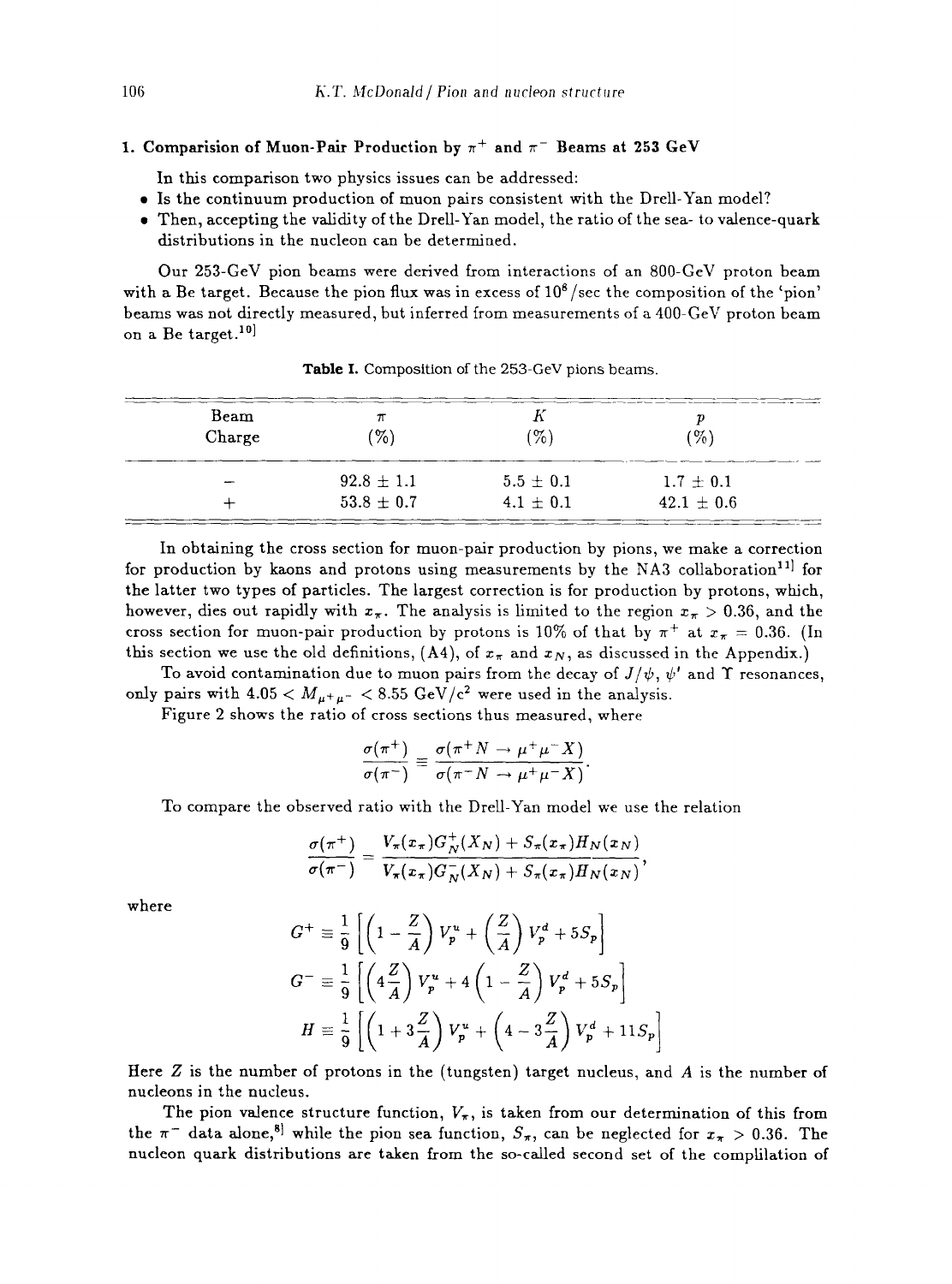

**FIG. 2.** The ratio of cross sections for muon-pair production by  $\pi^+$  and  $\pi^-$  beams at 253 GeV as a function of  $x_{\pi}$ . The restrictions on  $x_N$  derive from cuts on the pair mass to avoid muons from resonance decay. The smooth curves are Drell-Yan model predictions using the pion structure function from analysis of our  $\pi^*$  data  $\delta^j$  and nucleon structure functions from Duke Owens <sup>12</sup> (second set).

Duke and Owens.<sup>12]</sup> Recall that in the Drell-Yan model the ratio  $\sigma(\pi^+) / \sigma(\pi^-)$  would be 1/4 if we could ignore sea quarks, and if  $Z = A/2$ .

On the whole, the agreement with the Drell-Yan model is excellent, with the exception of the point at  $x_{\pi} = 0.96$  which is about 2.5 standard deviations below the model.

If we accept fig. 2 as evidence that the Drell-Yan model applies to that data, we can extract the proton sea-quark distribution,  $S_p$ . As we wish to avoid the use of proton valencequark distributions measured in other experiments, we report only the ratio

$$
\frac{S_p(x_N)}{V_p^u(x_N)+V_p^d(x_N)}.
$$

Our determination of this ratio is plotted as a function of  $x_N$  in fig. 3. For comparision the experimental results of the CDHS collaboration<sup>13]</sup> are also shown; they studied deepinelastic scattering with  $\nu_{\mu}$  and  $\bar{\nu}_{\mu}$  beams. Our data provide an improved measure of the sea-quark distribution in the region  $x_N < 0.1$ .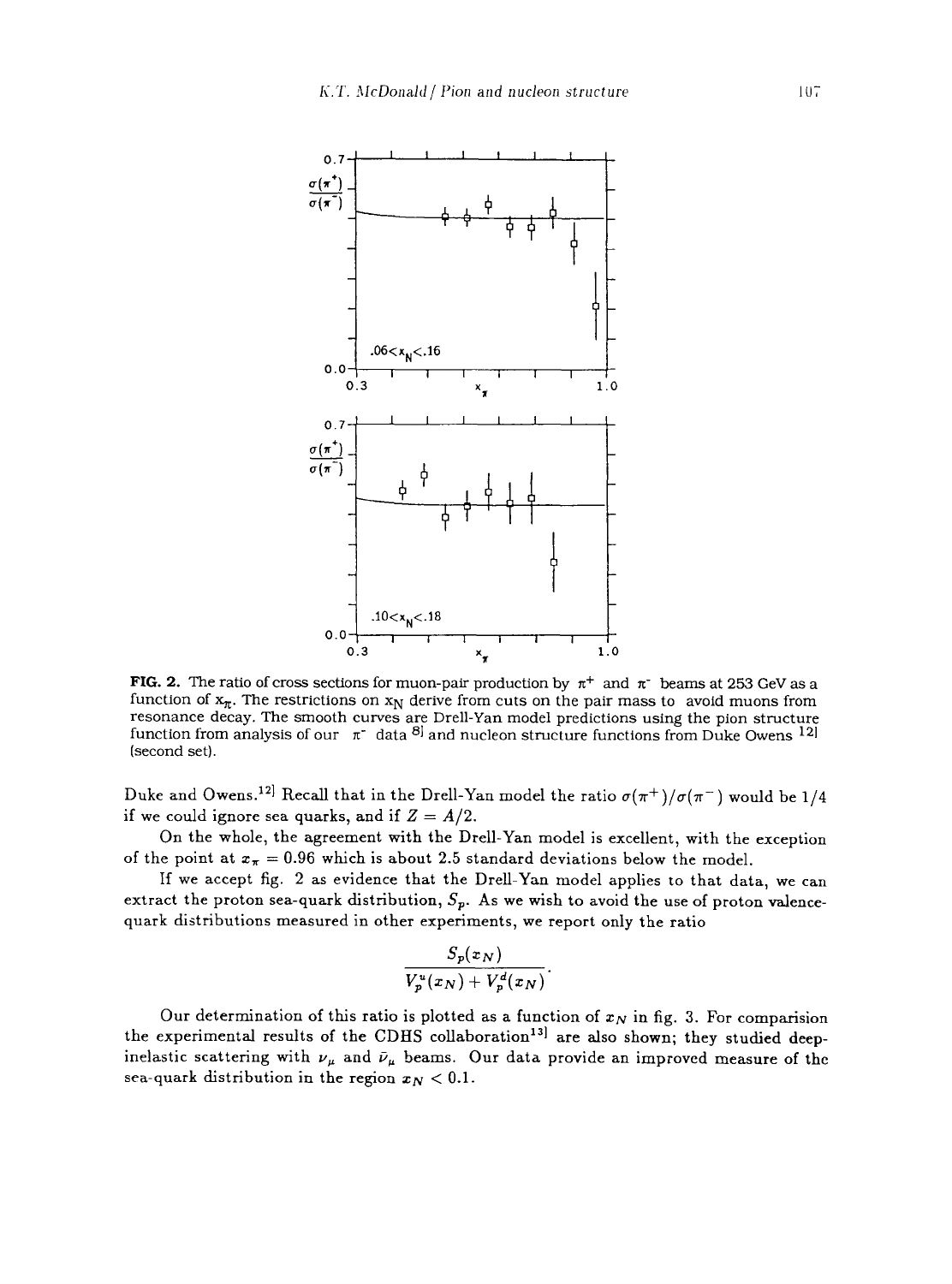

**FIG. 3.** The ratio of the sea-quark to the valence-quark distribution in the proton. Our results were obtained with the cuts 4.05 < M<sub>µµ</sub> < 8.55 GeV /  $c^2$  and  $x_{\pi}$  > 0.36. The triangles show the results from the CDHS collaboration  $^{13}$  and the curves are from EHLQ  $^{14}$  and Duke-Owens  $^{12}$ parametrizations.

**2.** Analysis of the  $\pi^-$  Data for  $3.2. < M_{\mu\mu} < 8.55$  GeV/c<sup>2</sup>.

At the completion of the main structure function analyses of  $E615$ ,<sup>7,8]</sup> a provocative feature remained in the measured nucleon structure function, as shown in fig. 4. At low values of  $x_N$ , the nucleon structure function obtained in the Drell-Yan analysis rises above that found in deep-inelastic scattering. This trend is possibly seen in another experiment, NA3 at CERN,<sup>15]</sup> which shows an effect at low  $x_N$  at 150 Gev (see fig. 4), and at 200 GeV, but not at 280 GeV.

In our analysis,<sup>8]</sup> the lower limit of  $x_N = 0.04$  was set by the requirement that  $M_{\mu\mu} > 4.05$ GeV/c<sup>2</sup>, to avoid contamination from the  $J/\psi$  and  $\psi'$  vector mesons. However, we have a large sample of muon pairs with masses extending to below 3.0 GeV/ $c^2$  that could shed light on the low- $x_N$  issue if the vector-meson signal were subtracted. Here we give a preliminary report of such an analysis.

The new analysis also includes two other features:

- a No attempt is made to correct for Fermi motion in the nuclear target, in conformity with the now-standard practice in structure-function analysis of deep-inelastic-scattering experiments;
- The analysis is made using both the usual definitions (A4) for  $x_{\pi}$  and  $x_N$ , as well as the frame-independent definition of Soper (A7). The latter is conceptually preferable, as reviewed in the Appendix, and should make some difference in the analysis near  $x_{\pi} = 1$ .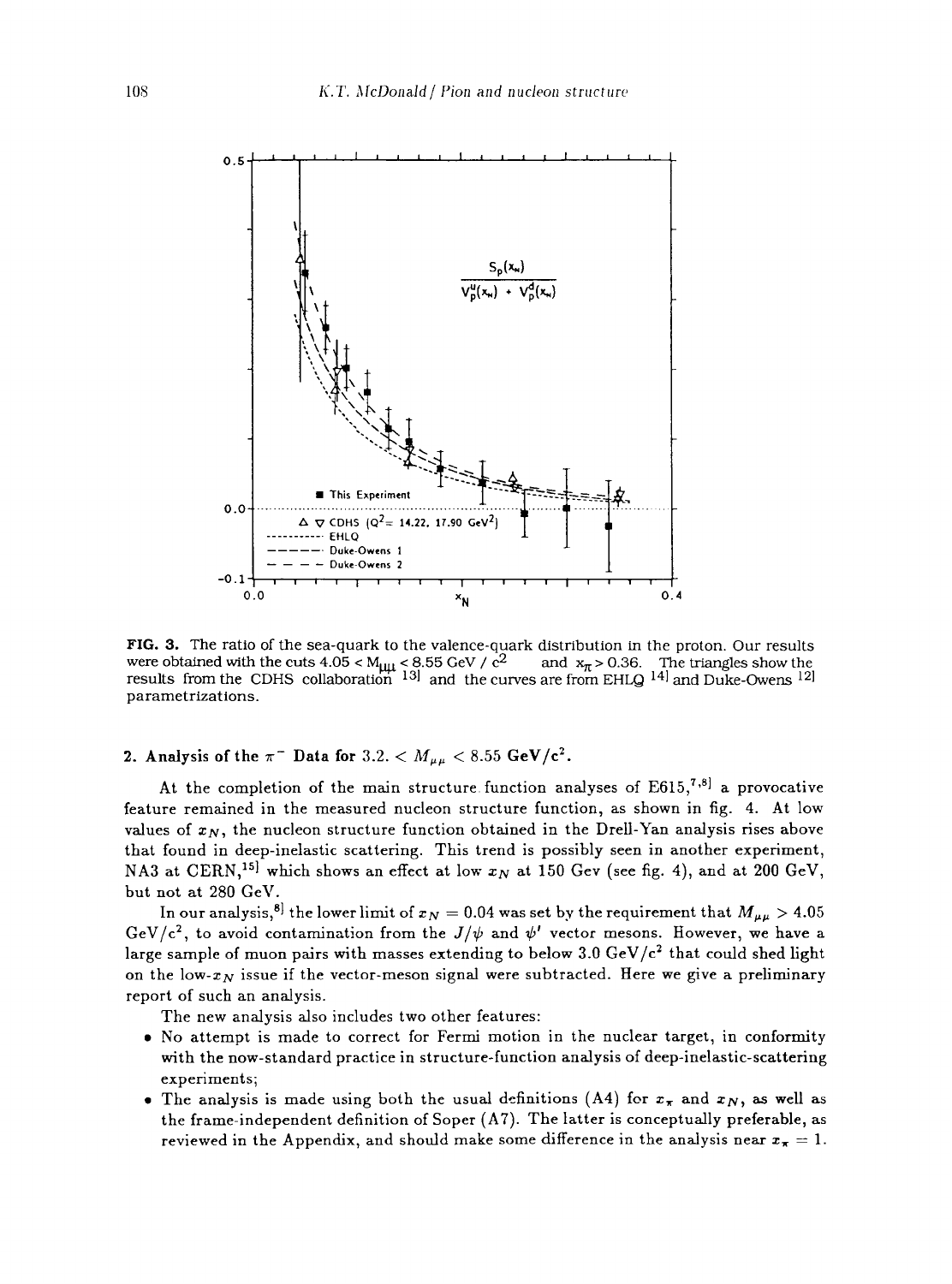

**FIG. 4.** The nucleon structure function G<sup>-</sup>N ( $x_N$ ) as measured in  $\pi$ <sup>-</sup>N  $\rightarrow \mu^+ \mu^- X$  at 80<sup>7</sup> 150<sup>15]</sup> and 253  $8$ ] GeV. The curve is from the Duke-Owens nucleon structure functions  $12$ ]. The three sets of measured points have been normalized to the curve at  $x_N = 0.25$ .

To subtract the effect of the vector mesons, the cross sections were binned on a grid of  $x_{\pi}$ - $x_N$ . The bin size in  $x_{\pi}$  was 0.02, and the bin size for  $x_N$  was 0.01 for  $x_N < 0.16$  and 0.02 for  $x_N > 0.16$ . According to (A3), for a slice at fixed  $x_{\pi}$ ,  $x_N$  is proportional to  $M^2$ , which permits a resonance subtraction to be made at each slice of  $x_{\pi}$ . For this the  $x_N$  bins were subdivded into smaller intervals whose width corresponded to about 50 MeV/ $c<sup>2</sup>$  in mass. The subtraction was greatest at low  $x_{\pi}$ , and was almost negiligble near  $x_{\pi} = 1$  (the region which corresponds to low  $x_N$  at a given mass). Figure 5 gives an impression of the quality of the subtraction procedure at the extremes of the region of  $x_{\pi}$  used in the analysis.

The subtracted cross sections were then used to determine the pion and nucleon structure functions, using the procedure described in ref. 8. An  $x_{\pi}$ - $x_N$  bin was used only if it was entirely within the specified mass limits. The latter were  $M < 8.55 \text{ GeV}/c^2$  and  $M > 3.2$ , 3.6, or 4.0 GeV/ $c^2$ . There are about 36,000 pairs with mass above 4.0 GeV/ $c^2$ , and 70,000 with mass above 3.2  $GeV/c^2$ .

The pion valence structure function,  $V_{\pi}(x_{\pi})$ , was determined in a fit to the grid of cross sections  $d\sigma/dx_{\pi}dx_N$  assuming the nucleon quark distributions have the form found by the CCFRR collaboration,<sup>16]</sup> and assuming QCD evolution of these distributions as parametrized by Buras and Gaemers.<sup>17]</sup> Following the Berger-Brodsky model<sup>4]</sup> the pion structure function was parametrized as

$$
V_{\pi}(x_{\pi})=x_{\pi}^{\alpha}(1-x_{\pi})^{\beta}+\gamma\frac{2x_{\pi}^{2}}{9M_{u\mu}^{2}}.
$$

An overall normalization factor,  $K$ , was left as a parameter so the the pion and nucleon structure functions could be normalized to 1 when interpreted as probability distributions. {This requires an assumption as to the fraction of the pion's momentum carried by gluons,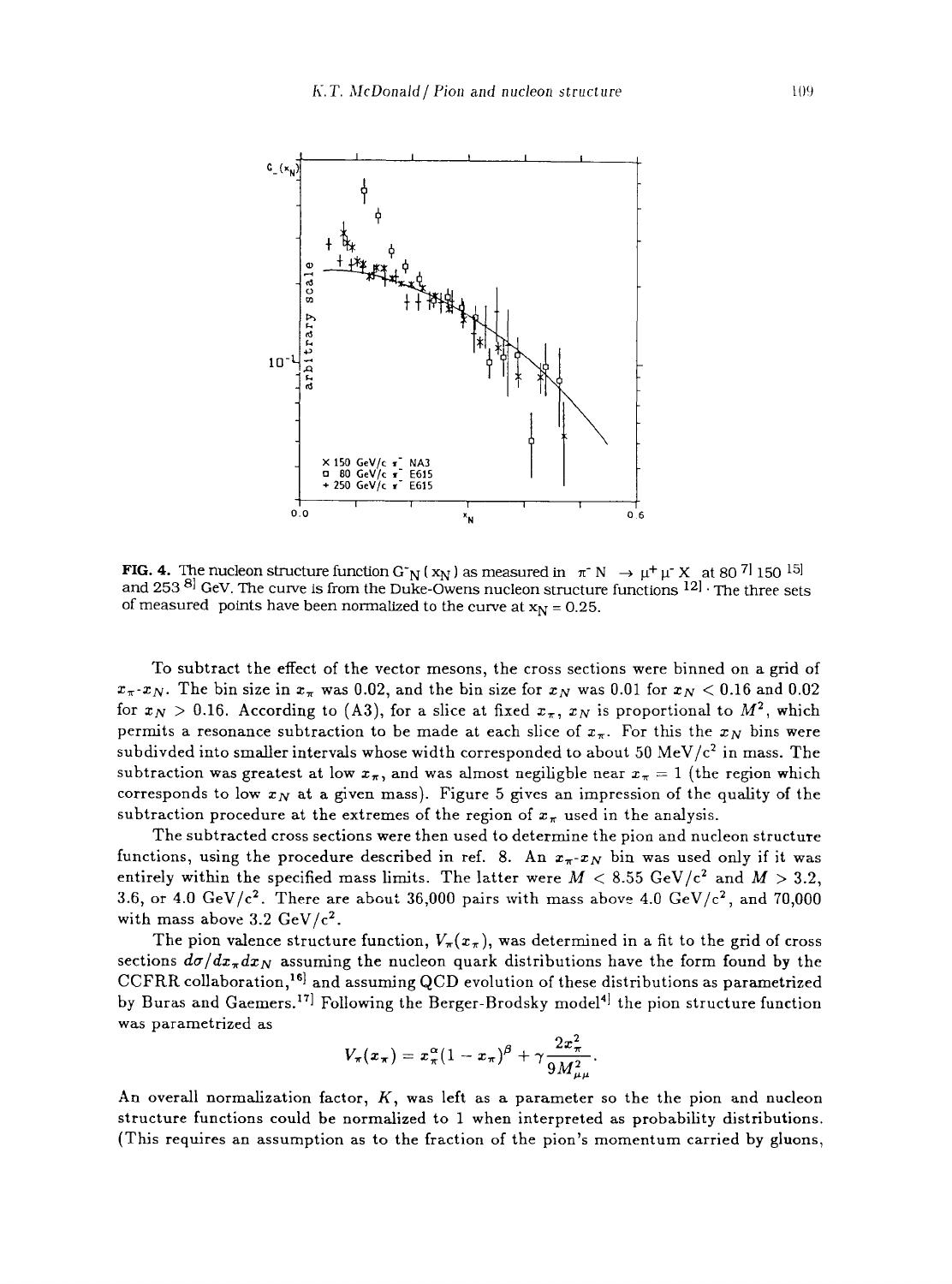

**FIG. 5.** Illustration of the J/  $\psi$  and  $\psi'$  resonance substraction procedure at  $x_{\pi} = 0.21$  and 0.99. The corrected continuum signal for  $M^2 > 10.32$  GeV<sup>2</sup> / c<sup>4</sup> was used in the structure-function determination.

taken to be 0.47.) Table II shows the results of the fitting procedure for three lower mass bounds, and two definitions of the  $x_{\pi}$ .

The intercept  $\gamma$  of  $V_{\pi}$  at  $x_{\pi}=1$  appears to grow more pronounced as the minimum-mass cut is lowered. The use of the frame-independent definitions (A7) also tends to enhance the intercept, as was anticipated. In the Berger-Brodsky model, parameter  $\beta$  should be 2; the use of (A7) moves  $\beta$  in that direction.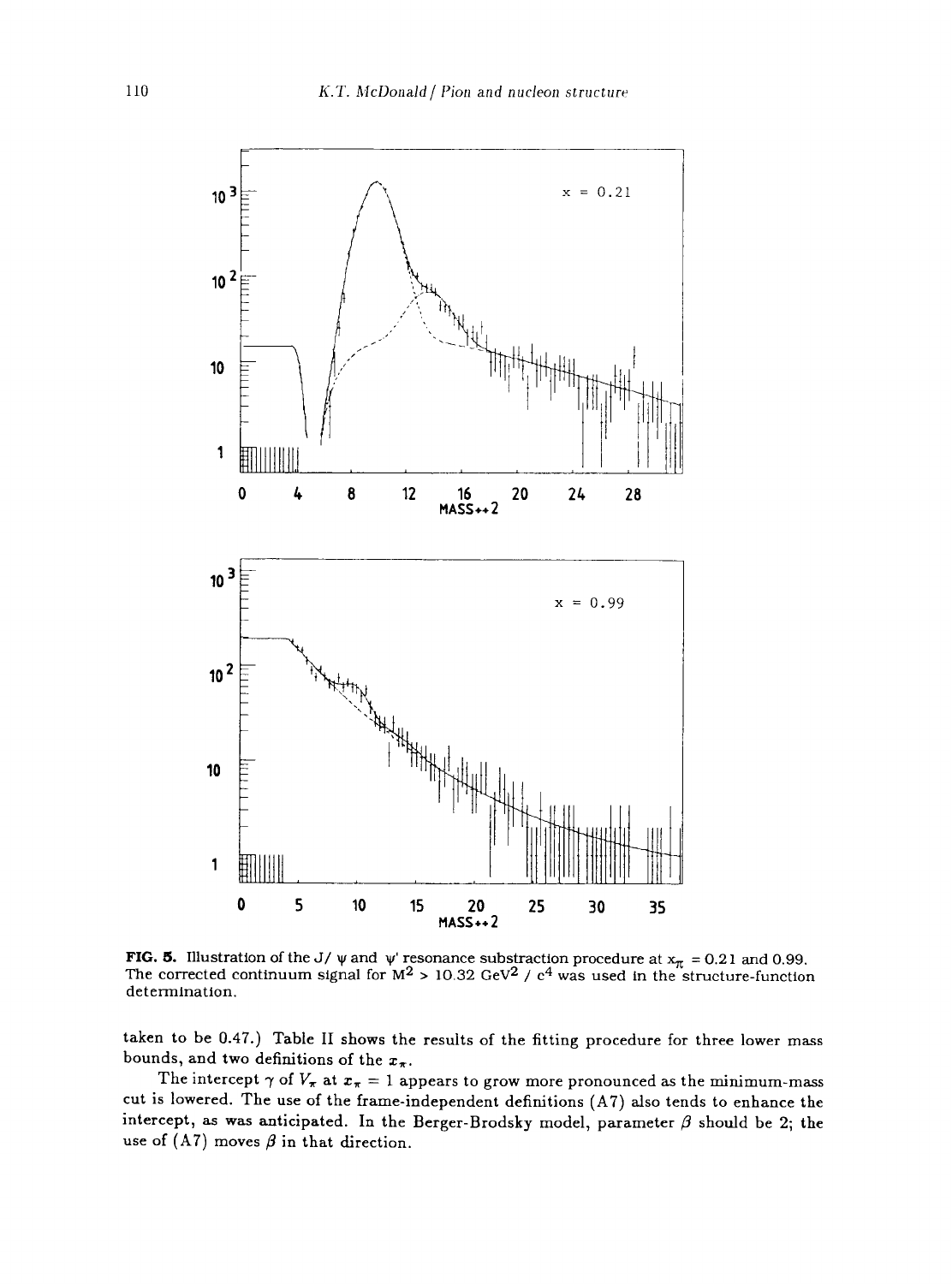| Minimum<br>Mass<br>$(GeV/c^2)$ | 3.2  | 3.6                                                                                             | 4.0  | 3.2  | 3.6  | 4.0  |
|--------------------------------|------|-------------------------------------------------------------------------------------------------|------|------|------|------|
| $x_i$<br>Definition            | (A4) | (A4)                                                                                            | (A4) | (A7) | (A7) | (A7) |
| К                              |      | $2.27 \pm 0.01$ $2.48 \pm 0.03$ $2.28 \pm 0.04$ $2.07 \pm 0.01$ $2.43 \pm 0.03$ $2.02 \pm 0.04$ |      |      |      |      |
| $\alpha$                       |      | $0.54 + 0.01$ $0.49 + 0.01$ $0.50 + 0.01$ $0.62 + 0.01$ $0.49 + 0.01$ $0.58 + 0.02$             |      |      |      |      |
| β                              |      | $1.28 + 0.01$ $1.27 + 0.01$ $1.22 + 0.02$ $1.47 + 0.01$ $1.35 + 0.01$ $1.39 + 0.02$             |      |      |      |      |
| $\boldsymbol{\gamma}$          |      | $1.49 + 0.04$ $1.38 + 0.05$ $1.09 + 0.10$ $2.01 + 0.02$ $1.84 + 0.04$ $1.71 + 0.05$             |      |      |      |      |

Table II. Parameters from the fit for the pion structure function.

Another type of structure-function analysis is to project the cross section  $d\sigma/dx_{\pi}dx_N$ onto either the  $x_{\pi}$  or  $x_N$  axis, using a functional form to integrate over the structure function of the variable thus suppressed (see ref. 8 for details). When projecting out the pion structure function  $V_{\pi}$  we used the CCFRR quark distributions<sup>16</sup> at  $Q^2 = 27.7 \text{ GeV}^2/\text{c}^4$ . When projecting out the nucleon structure function  $G_N$  we use the pion structure function as found in the fitting procedure just described. Results are shown in fig. 6 for various minimum-mass cuts, with the frame independent definition of the  $x_i$ .

The pion structure function, shown in fig. 6a, clearly appears to have a finite intercept at  $x_{\pi} = 1$ . The increasing statistical evidence for this as the minimum-mass cut is lowered can be seen in Table II.

Figure 6d indicates the nucleon structure function for a minimum-mass cut of 4.0 GeV/ $c^2$ , as used in our previous analysis. The sharp rise at very low  $x_N$  is evident. As the minimummass cut is lowered (figs. 6b-c) the rise becomes a broader structure. The low- $x_N$  effect seems unlikely to be a simple artifact of the mass cut, but its physical significance remains unclear.

#### Appendix: The Battle of the  $x$ 's.

Although the concept of the Drell-Yan analysis has been in existence for 18 years there remains a small controversy as to the proper definition of the kinematic variables to be used at finite laboratory energies. Here we review four possibilities presently under discussion:

- A. The commonly used definition of  $x_{\pi}$  and  $x_N$ ;
- B. A frame-independent definition due to Soper;
- C. A light-cone-variable definition;
- D. A definition proposed by Berger which includes effects of the 'spectator' quark in the beam pion.

We wish to analyze the Drell-Yan reaction

$$
p_1+p_2\to M+X,
$$

where M is the virtual photon which materializes as a muon pair;  $p_1$  and  $p_2$  label the initialstate hadrons, and throughout this Appendix the particle labels are also taken to represent the particle 4-vectors. We think of this reaction as arising from the quark-antiquark annihilation:

$$
q_1 + q_2 \to M. \tag{A1}
$$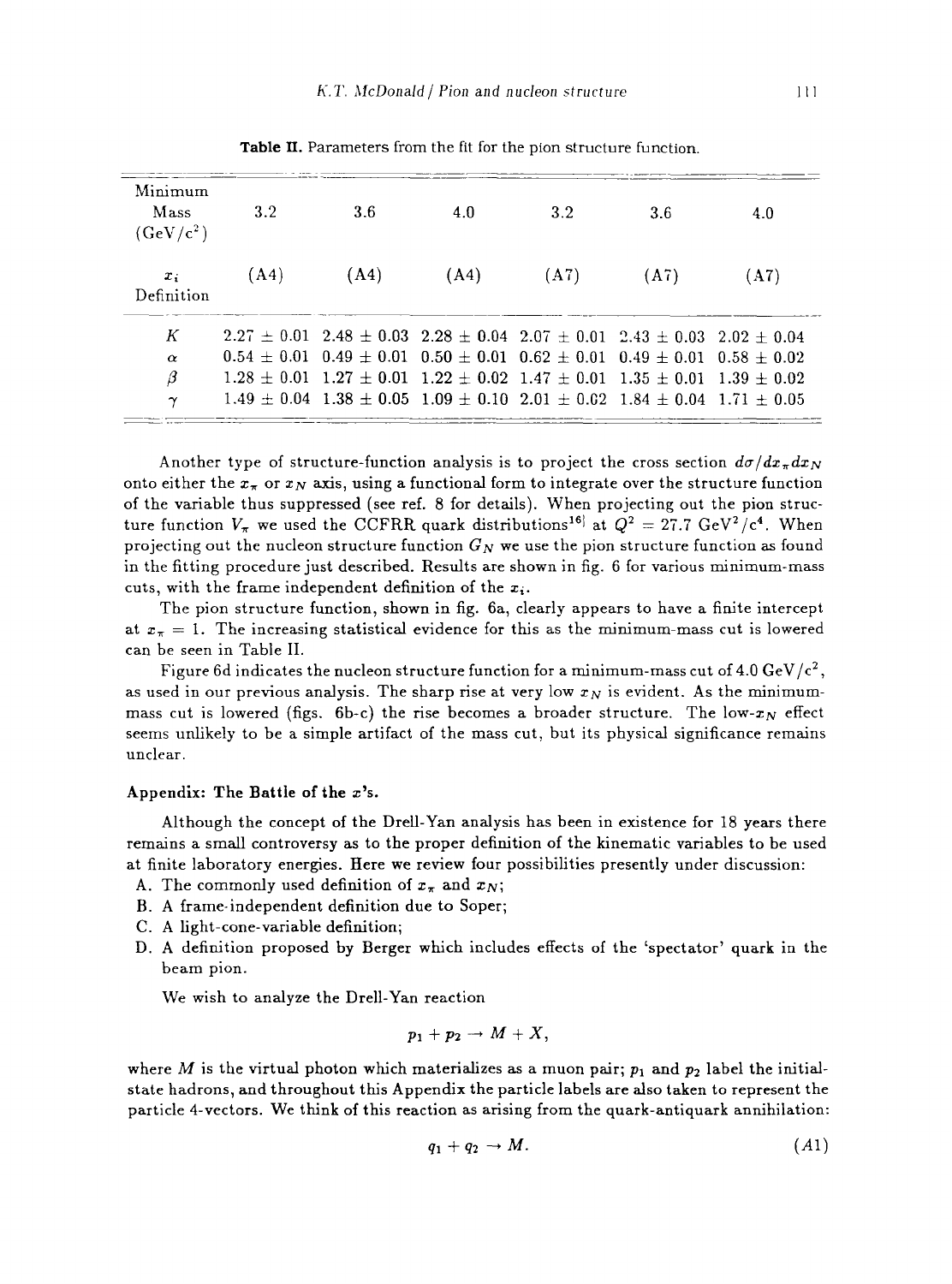

ious<br>1 R collaboratio<br>ection metho<br>:ion. **z o** nctic<br>eon o<br>ctior i structure<br>? , using n<br>structure<br>!s. using o  $\overline{\mathbf{r}}$ **a)** The<br>.2 GeV<br>e nucle **,**  .<br>פו<br>מ **~A~**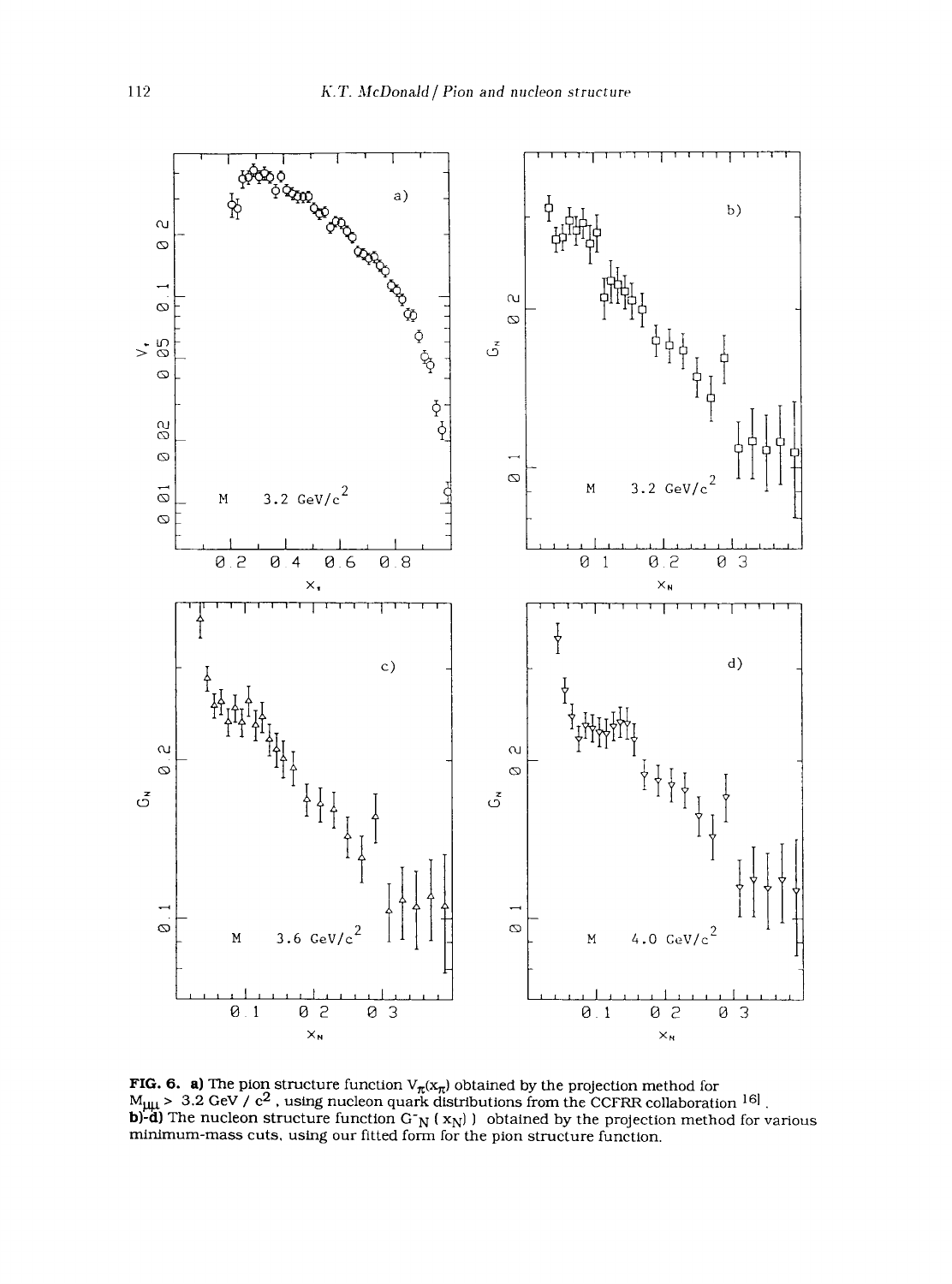The quark 4-vectors are related to the hadron 4-vectors by the famous  $x_i$ 's:

$$
q_i = x_i p_i. \tag{A2}
$$

That is,  $x_i$  is a measure of the fraction of the momentum of the parent hadron that is carried by a quark. It is the precise definition of the  $x_i$  that is in question.

Now

$$
M^2 = q_1^2 + q_2^2 + 2q_1 \cdot q_2 = x_1 x_2 (2p_1 \cdot p_2),
$$

where we suppose that  $q_i^2 = 0$ . Thus we arrive at the first relation among the  $x_i$ :

$$
x_1 x_2 = \frac{M^2}{2p_1 \cdot p_2}.
$$
 (A3)

This relation is expected to hold so long as the quark masses may be taken as zero, which is not the case as  $x_{\pi} \rightarrow 1$  in the Berger-Brodsky model.<sup>4]</sup>

# A. The Commonly Used Definitions.

The usual conventions for the  $x_i$  derive from an emphasis on the center-of-mass frame of the colliding hadrons. One introduces the Feynman- $x$  of the muon pair:

$$
x_F = \frac{2P_L^*}{\sqrt{s}},
$$

where  $P_L^*$  is the longitudinal momentum (along the beam axis) of the muon pair in the centerof-mass frame of the initial hadrons. Then one supposes that  $x_F$  is related to the quark  $x_i$ by

$$
x_F=x_1-x_2.
$$

Combining this with (A3), and approximating

$$
s=(p_1+p_2)^2\approx 2p_1\cdot p_2,
$$

yields the usual form:

$$
x_{1,2} \equiv \frac{\pm x_F + \sqrt{x_F^2 + 4M^2/s}}{2}.
$$
 (A4)

Although (A3) appears in the original paper of Drell and Yan,<sup>1</sup> the first publication of (A4) of which I am aware was by Farrar.<sup>18]</sup> Other early definitions<sup>19,20</sup>] appear not to have gone into general use.

In practice, the quark  $x_i$  must be related to quantities in the laboratory frame. In the case of fixed-target experiments the form  $(A4)$  has a conceptually unpleasant feature. To see this we introduce the laboratory four-vectors

$$
p_1 \approx (E_1, 0, 0, E_1) \qquad \text{(relativistic beam)}; \np_2 = (M_2, 0, 0, 0) \qquad \text{(fixed target)}; \nM = (E, P_T, 0, P_L).
$$
\n(A5)

With these we have  $P_L^* = \gamma P_L - \gamma \beta E$ , where  $\gamma = (E_1 + M_2)/\sqrt{s}$ , and  $\gamma \beta = E_1/\sqrt{s}$ . We may approximate

$$
P_L \approx E - \frac{M_T^2}{2E} \quad \text{where} \quad M_T^2 \equiv M^2 + P_T^2. \tag{A6}
$$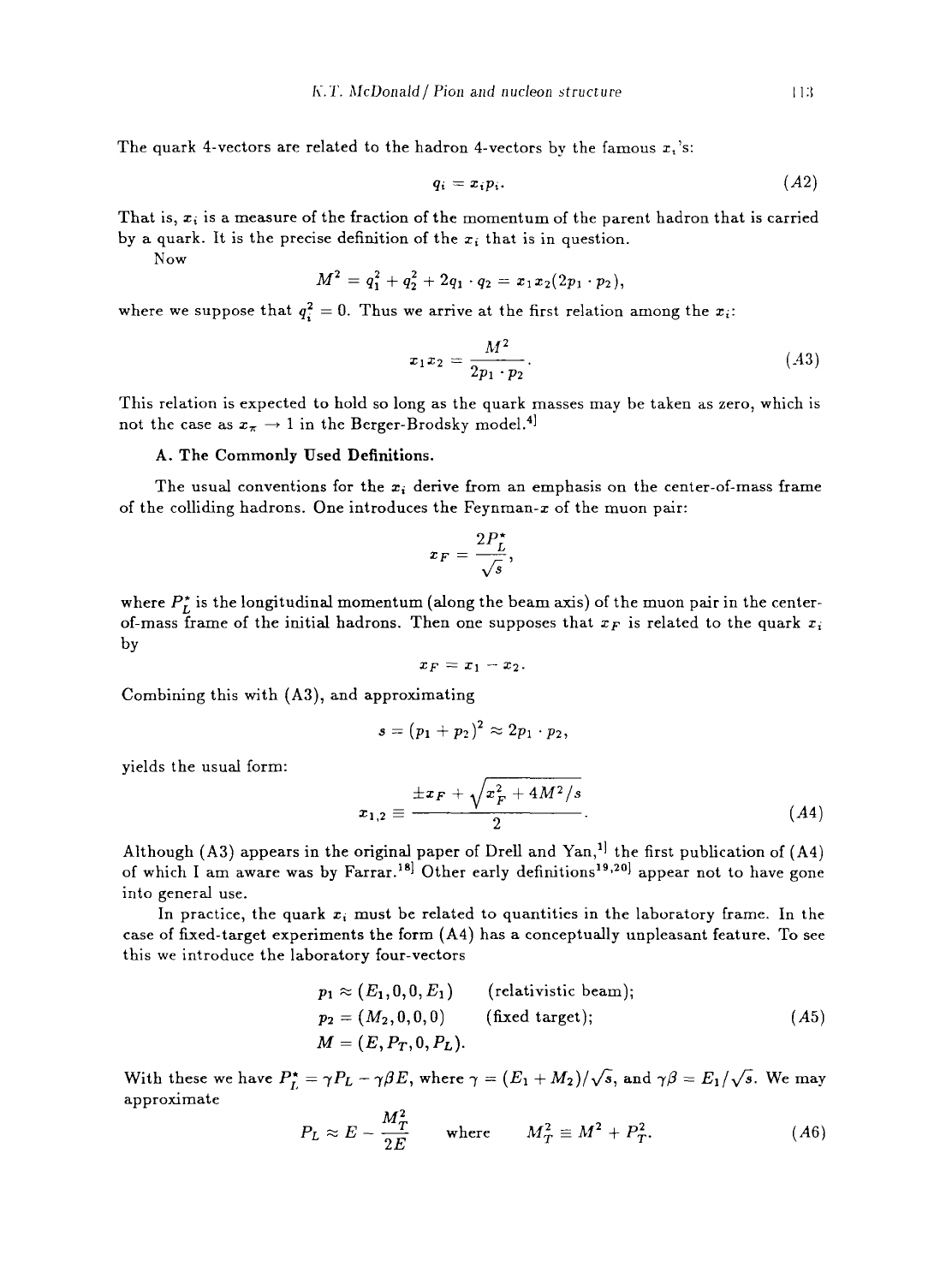Then we find

$$
x_1 \approx \frac{E}{E_1} - \frac{P_T^2}{2M_2E}.
$$

Thus in the usual definition, the momentum fraction of a quark in hadron 1 depends on the mass of hadron 2.

### B. The Frame-Independend Definition of Soper.

During the St. Croix Workshop in Oct. 1987, D. Soper proposed a definition which is a frame-independent version of that given in a paper by  $\lim^{21}$ .

The motivation is to accept (A3) as valid, and then to express the  $x_i$  only in terms of the 4-vector products  $p_1 \cdot M$ ,  $p_2 \cdot M$  and  $p_1 \cdot p_2$  to maintain frame independence. If one imposes a requirement of the exchange symmetry  $x_2(p_1, p_2) = x_1(p_2, p_1)$ , then the essentially unique definition is

$$
x_1 \equiv \sqrt{\frac{M^2}{2p_1 \cdot p_2} \frac{p_2 \cdot M}{p_1 \cdot M}}; \qquad x_2 \equiv \sqrt{\frac{M^2}{2p_1 \cdot p_2} \frac{p_1 \cdot M}{p_2 \cdot M}}.
$$
 (A7)

On evaluating  $x_1$  using the lab-frame 4-vectors (A5) we have

$$
x_1 = \frac{E}{E_1} \frac{M}{M_T} \sqrt{\frac{E+P_L}{2E}} \approx \frac{E}{E_1} \left(1 - \frac{P_T^2}{2M^2}\right),
$$

where we have used the approximation (A6).

Soper's definition of  $x_1$  is free of any dependence on  $M_2$ , and will typically take on a smaller numerical value than the usual definition (A4).

#### C. A Light-Cone-Variable Definition.

Another fact of fife in the laboratory is that the muon pair emerges with nonzero transverse momentum. This is not necessarily consistent with the relation (A2), which implies that the quarks have no transverse momentum.

One way of dealing with the uncertainty in the origin of the muon-pair transverse momentum is to require that the definition of the  $x_i$  be invariant only under transformations which keep constant the value of the transverse momentum. The class of such transformation consists of boosts along the beam direction, and leads to the use of light-cone variables.

Taking axis 3 as the beam axis, one defines the light-cone variables

$$
a^+\equiv a_0+a_3\qquad\text{and}\qquad a^-\equiv a_0-a_3,
$$

for a 4-vector  $a = (a_0, a_1, a_2, a_3)$ . Then for a boost along axis 3 described by the 4-vector  $b = (\gamma, 0, 0, \gamma\beta)$ , the transformed components of a are just

$$
a'^+ = b^+ a^+
$$
 and  $a'^- = b^- a^-$ .

If hadron 1 moves along the  $+$  direction of axis 3, then a massless quark inside it would have  $q_1^- = 0$ , while a massless quark in hadron 2 would have  $q_2^+ = 0$ . A natural way of implementing the relations (A2) in terms of light-cone variables is

$$
x_1 \equiv \frac{q_1^+}{p_1^+}; \qquad x_2 \equiv \frac{q_2^-}{p_2^-}
$$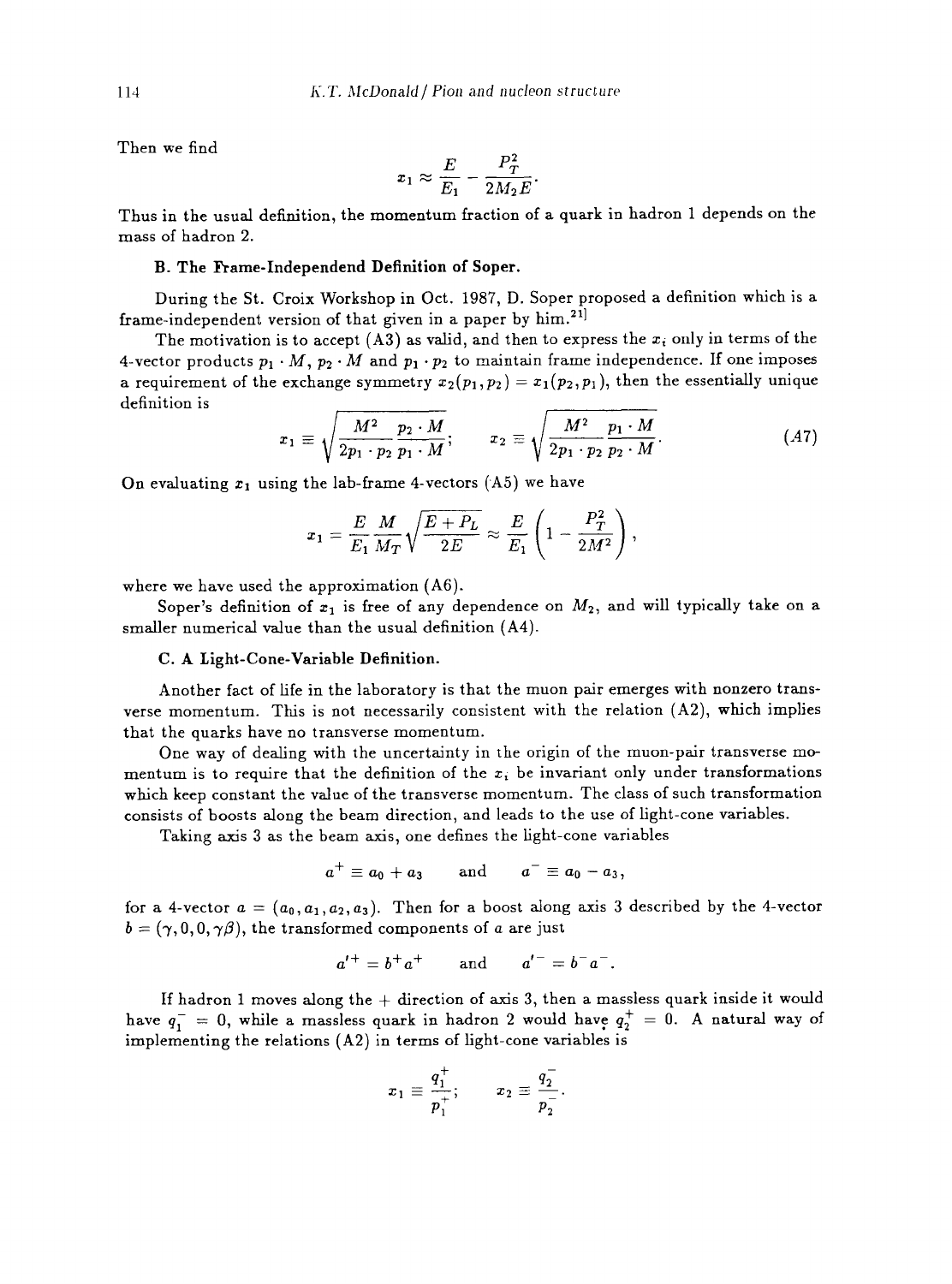To express this in terms of measurable quantities, note that (A1) implies  $M^+ = q_1^+$  and  $M^- = q_2^-$ . Hence one might define

$$
x_1 \equiv \frac{M^+}{p_1^+} \quad \text{and} \quad x_2 \equiv \frac{M^-}{p_2^-}.
$$
 (A8)

However, this definition is not consistent with (A3) for now we have

$$
x_1x_2=\frac{M_T^2}{s}.\tag{A9}
$$

In principle, one might accept  $(A9)$  as a consequence of accomodating nonzero transverse momenta. But in practice, (Ag) leads to severe difficulties in an analysis of muon-pair production at masses near to those of vector mesons, such as the  $J/\psi$  or  $\Upsilon$ , which decay to muon pairs. While the vector mesons have a definite mass, they have a broad spectrum in  $M_T$ , which may overwhelm the Drell-Yan pairs.

It is still consistent with the idea of invariance under boosts along axis 3 to define

$$
x_1 \equiv \frac{M^+}{p_1^+} \frac{M}{M_T} \quad \text{and} \quad x_2 \equiv \frac{M^-}{p_2^-} \frac{M}{M_T}, \qquad (A10)
$$

which restores (A3), and which could be implemented in practice. When evaluated in the lab frame using (A5), we have

$$
x_1 = \frac{E}{E_1}\frac{M}{M_T}\frac{E+P_L}{2E} \approx \frac{E}{E_1}\left(1-\frac{P_T^2}{2M^2}\right).
$$

Hence there is no practical difference between the light-cone definition (A10) and the frameindependent definition (A7).

## **D. A Definition Proposed by Berger.**

In the Berger-Brodsky model<sup>4</sup> the relation  $(A1)$  is replaced by

$$
p_1 + q_2 \rightarrow M + q_f, \qquad (A11)
$$

where  $q_f$  is the final state of the spectator quark in hadron 1. E. Berger (private communication) has suggested that (All) leads to the definition

$$
x_1 \equiv \frac{M^+}{p_1^+}
$$
 and  $x_2 \equiv \frac{M^- + q_f^-}{p_2^-}$ . (A12)

On evaluating this with the lab-frame quantities (A5) he obtains

$$
x_1 = \frac{E + P_L}{2E_1}
$$
 and  $x_2 = \frac{E - P_L}{M_2} + \frac{P_T^2}{2E_1M_2(1 - x_1)}$ .

For this, (A3) is replaced by  $x_1x_2s = M_T^2 + \cdots$ , which makes Berger's definition difficult to implement for masses near that of the  $J/\psi$  meson. The definitions (A12) are well-behaved in the sense that  $x_1$  does not depend on  $M_2$ , but  $x_2$  takes on considerably larger numerical values than with any previous definition.